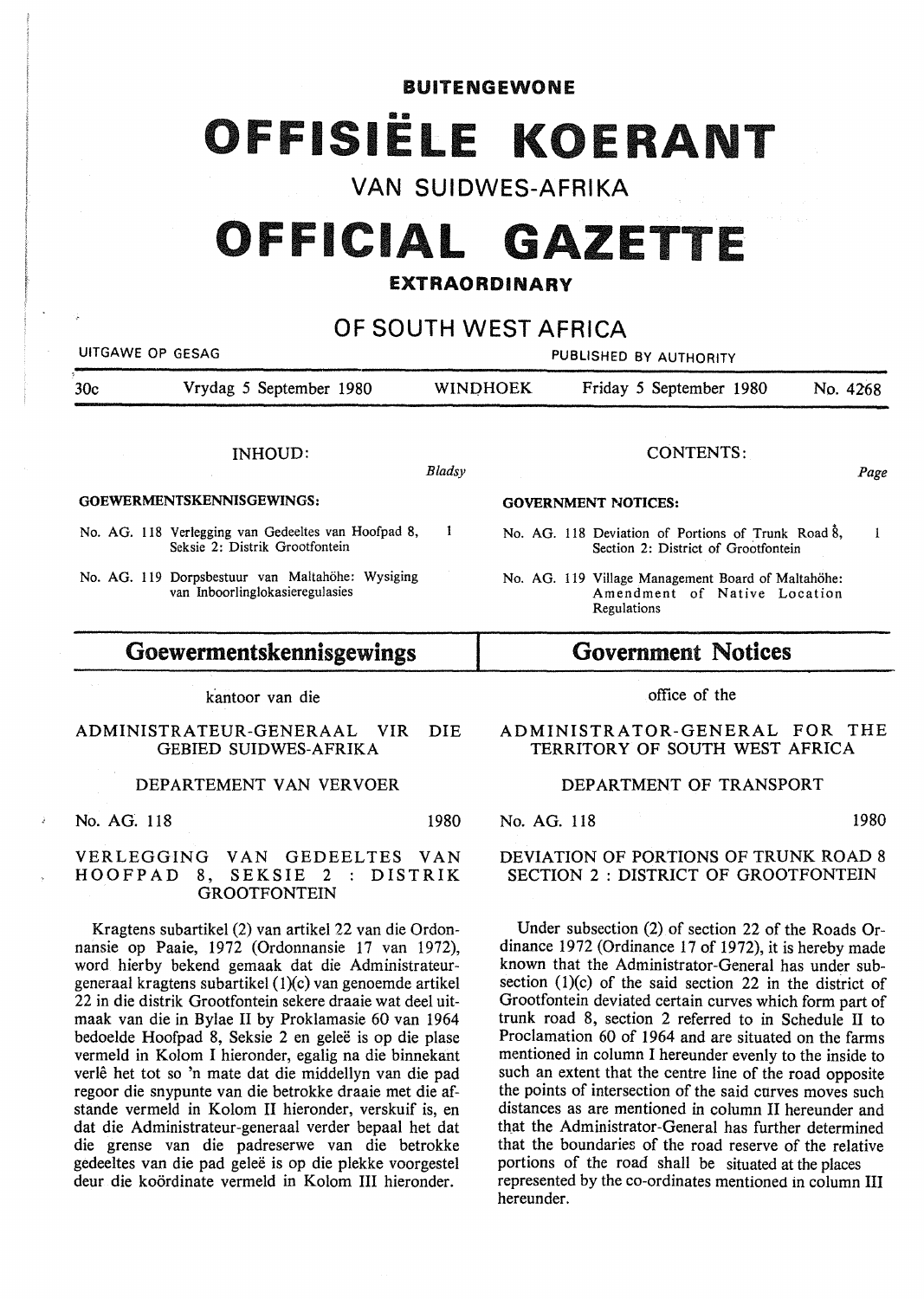van die Sekretaris van Vervoer, Windhoek, ter insae Secretary for Transport, Windhoek, ter insae **beskikbaar** is. R.

Genoemde pad word aangetoon op sketskaart P1060 The said road is shown on sketch-map P1060 on aarop die betrokke verleggings ook in meer which the relative deviations are shown in more detail **waarop die betrokke verleggings ook in meer which the relative deviations are shown in more detail besonderhede as boe 7 A, 12A, 17 A, 18, 20A 21 A, 23A, as curves 7A, 12A, 17A, 18, 20A, 21A, 23A, 24A and**  24A en 25A, onderskeidelik, aangetoon word en wat te <sup>25A</sup>, respectively, which sketch-map shall lie open to alle tye gedurende gewone kantoorure by die kantoor inspection during normal office hours at the office of the inspection during normal office hours at the office of the Secretary for Transport, Windhoek. QX 75,14

| 회전화에 사라가 잘 보고 있다.                             |                                                     |              |                                                     |                                |                                                      |                                                         |                                                                         |
|-----------------------------------------------|-----------------------------------------------------|--------------|-----------------------------------------------------|--------------------------------|------------------------------------------------------|---------------------------------------------------------|-------------------------------------------------------------------------|
| KOLOM I                                       | KOLOM II                                            |              | KOLOM III                                           |                                | column i                                             | <b>COLUMN II</b>                                        | COLUMN III                                                              |
| Plase waarop<br>draaie in<br>pad geleë<br>15. | Afstand wat<br>middellyn<br>van pad<br>teenoor sny- | Punt         | Koördinate van Padreserwegrense<br>$LO$ 19 $9/21$ ° |                                | Farms on<br>which the<br>curves in<br>the road are   | Distance<br>which centre<br>line of<br>Point<br>road is | Co-ordinates of Roadreserve<br>boundaries<br>LO $19^{\circ}/21^{\circ}$ |
|                                               | punt verskuif                                       |              |                                                     |                                | situated.                                            | removed<br>opposite                                     |                                                                         |
| 滑門作品<br>30 t                                  | t dike                                              |              | + Y-koördinaat                                      | -X-koördinaat                  |                                                      | point of<br>intersec-                                   | + Y-Co-ordinates<br>-X-Co-ordinates                                     |
| Good Hope                                     | 2.426 m                                             | 9L           | 78 137.437                                          | -283 895.002                   | Good Hope                                            | tion.                                                   |                                                                         |
| 779                                           |                                                     | 9R           | 78 083.184                                          | -283 869.379                   | 779                                                  | 9L<br>2,426 m<br>9R                                     | 78 137.437<br>-283 895.002<br>78 083.184<br>-283 869.379                |
|                                               |                                                     | 10L<br>10R   | 78 116 084<br>78 060.676                            | -283 940.213<br>-283 914.020   |                                                      | 10L<br>10R                                              | 78 116.084<br>-283 940.213<br>78 060.676<br>-283 914.020                |
| 52.V                                          |                                                     | 11L<br>11R   | 78 066.172<br>78 015.284                            | -284 023.653<br>-283 990.016   | $\mathbb{P}^1 \oplus \mathbb{P}^1 \oplus \mathbb{P}$ | 11L                                                     | 78 066.172<br>-284 023.653                                              |
|                                               |                                                     | 12L          | 78 008.965                                          | -284 102.275                   |                                                      | 11R<br>12L                                              | 78 015.284<br>-283 990.016<br>78 008.965<br>-284 102.275                |
|                                               |                                                     | 12R<br>13L   | 77963.152<br>77975,737                              | -284 061 560<br>-284 139.637   |                                                      | 12R                                                     | 77.963.152<br>$-284061.560$<br>-284 139.637                             |
|                                               |                                                     | 13R          | 77930.901                                           | -284 099.762                   |                                                      | 13L<br>13R                                              | 77 975,737<br>-284 099.762<br>77 930.901                                |
| Gedeelte<br>B van Go-                         | $3,689$ m                                           | 51L<br>51R   | 62 007.262<br>61 984.240                            | -297 023.678<br>-296 968.266   | Portion B<br>of Gobasib                              | 51L<br>3,689 m<br>51R                                   | 62 007.262<br>-297 023.678<br>51 984.240<br>-296 968.266                |
| basib 319,                                    | and and the                                         | 52L          | 61 961.603                                          | -297 044 043                   | 319, Sardo                                           | 52L                                                     | 51 961.603<br>-297 044.043                                              |
| Sardo 255<br>en Wald-                         |                                                     | 52R<br>53L   | 61938.066<br>61873.734                              | -296 987.450<br>-297.091.689   | 255 and<br>Waldkappel                                | 52R<br>53L                                              | 51938.066<br>-296 987.450<br>51.873.734<br>-297 091.689                 |
| kappel 278                                    |                                                     | 53R<br>54L   | 61849.882<br>61831.934                              | 297 034.827                    | 278                                                  | 53R                                                     | 61849.882<br>-297 034.827                                               |
|                                               |                                                     | 54R          | 61 789.859                                          | $-297118.722$<br>-297 073.646  |                                                      | 54L<br>54R                                              | 51831.934<br>-297 118.722<br>51 789.859<br>-297 073.646                 |
|                                               |                                                     | 55L<br>55R   | 61 752.439<br>61 710.480                            | -297 179.316<br>-297 134.638   |                                                      | 55L                                                     | 61752.439<br>-297 179.316                                               |
|                                               |                                                     | 56L          | 61 715.137                                          | -297 212.604                   |                                                      | 55R<br>56L                                              | 61 710.480<br>-297 134.638<br>61 715.137<br>-297 212.604                |
| Begus                                         | 7,149 m                                             | 56R<br>97L   | 61 674.045<br>46 776,077                            | -297 168.879<br>-311 757.435   | Begus                                                | 56R<br>97L<br>$7.149 \text{ m}$                         | 61 674 045<br>-297 168.879<br>46 776,077<br>-311 757.435                |
| 267                                           |                                                     | 97R          | 46 730.064                                          | $-311.718.926$                 | 267                                                  | 97R                                                     | 46.730.064<br>-311 718.926                                              |
|                                               |                                                     | 98L<br>98R   | 46 744.989<br>46 697.974                            | -311 796.588<br>-311 757.270   |                                                      | 98L<br>98R                                              | 46 744.989<br>-311 796.588<br>46 697.974<br>-311 757.270                |
|                                               |                                                     | 99L<br>99R   | 46 689 066<br>46 639.941                            | -311 879.437<br>-311 838.975   |                                                      | 99L                                                     | 46 689.066<br>-311879.437<br>94 Jul                                     |
|                                               |                                                     | 100L         | 46 657.804                                          | -311 935.441                   |                                                      | 99R<br>100L                                             | -311 838.975<br>46 639.941<br>46 657.804<br>-311 935.441                |
|                                               |                                                     | 100R<br>101L | 46 604 475<br>46 630.310                            | -311.907.944<br>-311 993.389   |                                                      | 100R                                                    | 46 604.475<br>-311 907.944<br>46 630.310                                |
|                                               |                                                     | 101R-        | 46 568.858                                          | -311 976.835                   |                                                      | 101L<br>101R                                            | -311 993.389<br>46 568.858<br>-311976.835                               |
|                                               |                                                     | 102L<br>102R | 46 595.249<br>46 535.949                            | -312 086.995<br>-312071.495    |                                                      | 102L<br>102R                                            | -312 086 995<br>46 595.249<br>46 535.949<br>-312 071.495                |
|                                               |                                                     | 103L         | 46 581.382                                          | -312 135.027                   |                                                      | 103L                                                    | 46 581 382<br>-312 135.027                                              |
| Nukhu-                                        | 8,098 m                                             | 103R<br>107L | 46 523 322<br>45 949.498                            | -312 119.875<br>-314 556.166   | Nukhuwis                                             | 103R<br>107L<br>8,098 m                                 | 46 523.322<br>-312 119.875<br>45 949.498<br>-314 556.166                |
| wis 268                                       |                                                     | 107R<br>108L | 45 891.444<br>45 936.871                            | -314 541.015<br>-314 604.545   | 268                                                  | 107R                                                    | 45 891.444<br>-314 541.015                                              |
|                                               |                                                     | 108R         | 45 877.497                                          | -314 589.023                   |                                                      | 108L<br>108R                                            | 45 936.871<br>-314 604.545<br>45 877.497<br>-314 589.023                |
|                                               |                                                     | 109L<br>109R | 45 901.501<br>45 841 814                            | -314 698.203<br>-314 682.386   |                                                      | 109L<br>109R                                            | 45 901.501<br>-314 698.203<br>-314 682.386<br>45841814                  |
|                                               |                                                     | 110L         | 45 856.966                                          | -314 787.807                   |                                                      | 110L                                                    | 45 856.966<br>-314 787.807                                              |
|                                               |                                                     | 110R<br>111L | 45 796.118<br>45 803.457                            | -314 771.279<br>-314 872.354   |                                                      | 110R<br>.111L                                           | 45 796.118<br>$-314771.279$<br>45 803.457<br>-314 872.354               |
|                                               |                                                     | 111R         | 45 740 959                                          | $-314854.630$                  |                                                      | 111R                                                    | 45 740 959<br>-314 854.630                                              |
|                                               |                                                     | 112L<br>112R | 45 741.538<br>45 672.260                            | -314 950.955<br>-314 936.456   |                                                      | 112L<br>112R                                            | 45 741.538<br>-314 950.955<br>45 672.260<br>-314 936.456                |
|                                               |                                                     | 113L<br>114L | 45 690 691<br>45 615.753                            | -315 004.793<br>-315 071.099   |                                                      | 113L<br>114L                                            | 45 690 691<br>-315 004.793<br>45 615.753<br>-315 071.099                |
|                                               |                                                     | 114R         | 45 594.490                                          | -315 009.714                   |                                                      | 114R                                                    | 45 594.490<br>-315 009.714                                              |
| unija,<br>$\lambda \sim 10$                   |                                                     | 115L<br>115R | 45 534.400<br>45 514.424                            | -315 129.347<br>-315 069.542   | $\alpha \in \mathcal{O}(\mathcal{O})$ , and          | 115L<br>115R                                            | 45 534.400<br>-315 129.347<br>45 514.424<br>-315 069.542                |
|                                               |                                                     | 116L<br>116R | 45 447 485<br>45 428.286                            | -315 178.926<br>-315 120.239   | 医肠囊肿性炎                                               | 116L                                                    | 45 447.485<br>-315 178.926                                              |
| 73.De F                                       |                                                     | 117L         | 45 356 000                                          | -315 219.590                   |                                                      | 116R<br>films<br>117L                                   | 45 428.286<br>-315 120.239<br>45 356 000<br>-315 219.590                |
|                                               |                                                     | 117R<br>118L | 45 337.113<br>45 308 421                            | -315 161.194<br>-315 234.958   |                                                      | 117R                                                    | 45 337.113<br>-315 161.194<br>15 308.421<br>-315 234.958                |
| andy all ma                                   |                                                     | 118R         | 45 289.978                                          | -315 177.860                   | 큰 학교 시간                                              | 119L<br>118R                                            | 45 289.978<br>-315 177.860                                              |
| Nukhu-27,074                                  |                                                     | 130L<br>130R | 39 411.568                                          | -317 862.269                   | Nukhuwis                                             | 130L                                                    | 39 411 568<br>-317 862 269                                              |
| wis 268<br>en Tara-                           |                                                     | 131L         | 39 384.194<br>39 367.682                            | $-317808.874$<br>$-317886.216$ | 268 and<br>Taranaki                                  | 130R<br>131L                                            | 39 384.194<br>-317808.874<br>39 367.682<br>-317886.216                  |
| naki 897                                      |                                                     | 131R<br>132L | 39 339.700<br>39 283.899                            | -317 831.685                   | 897                                                  | 131R                                                    | 39 339,700<br>317 831.685                                               |
| 高度 光光                                         |                                                     | 132R         | 39 255.582                                          | -317 940.729<br>-317885.954    |                                                      | 132L<br><b>Service Street</b><br>132R                   | 39 283.899<br>-317 940.729<br>39 255.582<br>-317885.954                 |
|                                               |                                                     | 133L<br>133R | 39 206.171<br>39 177.019                            | -318 003.574<br>-317947.928    | <b>August Community</b>                              | 133L<br>133R                                            | 39 206.171<br>-318 003.574                                              |
| and the control of the                        |                                                     | 134L         | 39 131.316                                          | -318 078.536                   | ter and has a future from                            | 134L                                                    | 39 177.019.<br>$-317.947.928$<br>39 131.316<br>-318 078.536             |
| しゅかいせん テレ                                     |                                                     | 134R<br>135L | 39 083.627<br>39 065.078                            | -318 035.853<br>-318 161.217   | みにいい<br>na Pa                                        | 134R<br>135L                                            | 39 083.627<br>-318 035.853                                              |
| 나는 친구에 벌써 보니                                  |                                                     | 135R         | 39 006.552                                          | -318 138.389                   | di Kabupatén Tera                                    | 135R                                                    | 39 065.078<br>-318 161.217<br>39 006.552<br>-318 138.389                |
| di creacioni contro                           |                                                     | 136L<br>136R | 39 011.202<br>38 953.634                            | $-318245.411$<br>-318 223.316  | なんれんない おうそん うんじゃ                                     | 136L<br>136R                                            | 39 011.202<br>-318 245.411<br>38 953.634<br>-318 223.316                |
|                                               |                                                     | 137L<br>137R | 38 966.277<br>38 908.992                            | -318 334.702                   |                                                      | 137L                                                    | 38 966.277<br>-318 334.702                                              |
|                                               |                                                     | 138L         | 38 947.324                                          | -318 312.916<br>-318 380.964   |                                                      | 137R<br>138L                                            | 38 908.992<br>-318 312.916<br>38 947.324<br>-318 380.964                |
|                                               |                                                     | 138R         | 38 891.236                                          | -318 359.656                   |                                                      | 138R                                                    | 38 891.236<br>-318 359.656                                              |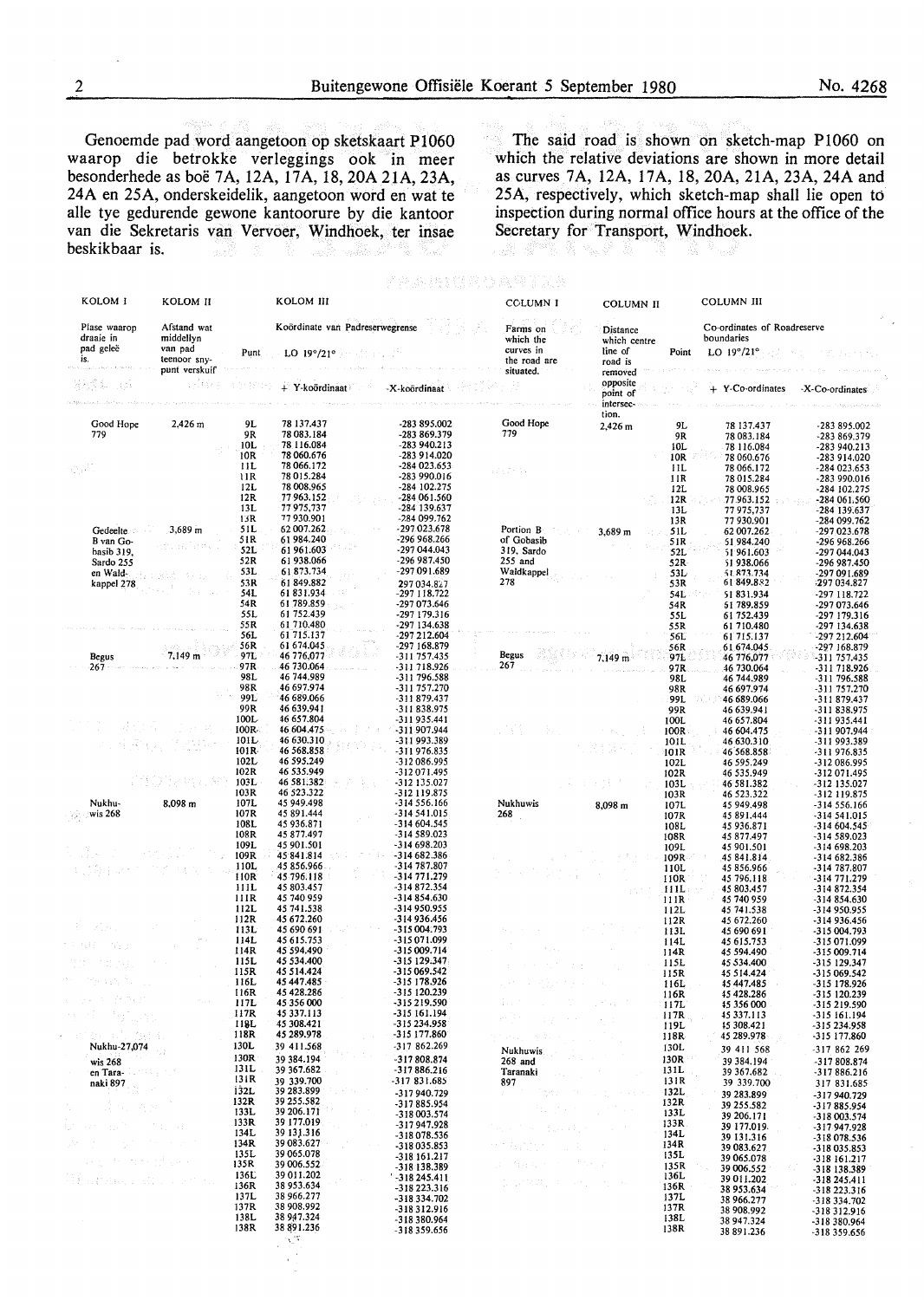Taranaki

897

Ont 898

Nuwejaar

Nora 1031

diam'r.

900 en

1,828

|                                                                                                                                                                                                                                       |                     | .                           |                      |                |
|---------------------------------------------------------------------------------------------------------------------------------------------------------------------------------------------------------------------------------------|---------------------|-----------------------------|----------------------|----------------|
|                                                                                                                                                                                                                                       |                     | 144R                        | 37 539.862           | -321 913.218   |
|                                                                                                                                                                                                                                       |                     | 145L                        | 37 554.455           | -322 023.150   |
| 아버지는 아이가 있으셨다.                                                                                                                                                                                                                        |                     | 145R                        | 37 500.240           | -321 993.070   |
|                                                                                                                                                                                                                                       |                     | 146L                        | 37 502.262           | $-322$ 106.032 |
|                                                                                                                                                                                                                                       |                     | 146R                        | 37 453.456           | -322 068.956   |
|                                                                                                                                                                                                                                       |                     | 147L                        | 37472.002            | -322 145.836   |
|                                                                                                                                                                                                                                       |                     | 147R                        | 37 424.235           | $-322.109.522$ |
| Ontevrede and the Contract of the Contract of the Contract of the Contract of the Contract of the Contract of the Contract of the Contract of the Contract of the Contract of the Contract of the Contract of the Contract of<br>898. | $2.911 \text{ m}$   | 165L                        | 30 215.680           | -332 013.878   |
| Gedeelte<br>I van                                                                                                                                                                                                                     |                     | 165R                        | 30 167.160           | -331 978.582   |
| Henta 1036,                                                                                                                                                                                                                           |                     | 166L                        | 30 186.266           | -332 054.311   |
| Geduld 899                                                                                                                                                                                                                            |                     | 166R                        | 30 136.717           | -332 018.239   |
| en Restant                                                                                                                                                                                                                            |                     | 167L                        | 30 105:459           | -332 144.657   |
| van Henta -                                                                                                                                                                                                                           | in a serie in exist | 167R                        | 30 062.041<br>Katula | -332 100.398   |
| 1036                                                                                                                                                                                                                                  |                     | 168L                        | 30 013.579           | $-332223.721$  |
|                                                                                                                                                                                                                                       | Sympath Chap        | 168R                        | 29 978.463           | -332 173.487   |
|                                                                                                                                                                                                                                       |                     | 1691                        | 29 972.590           | -332 252.354   |
|                                                                                                                                                                                                                                       |                     | 169R                        | 29 938.229           | -332 203.164   |
| Restant van                                                                                                                                                                                                                           |                     |                             |                      | $-334$ 045.834 |
| Henta                                                                                                                                                                                                                                 | 1.393m              | 173L                        | 27 405.120           |                |
| 1036 en Ge-                                                                                                                                                                                                                           |                     | 1753                        | 27 370.758           | $-333996.643$  |
| duld 899                                                                                                                                                                                                                              |                     | 174L                        | 27 364.130           | -334 074.467   |
|                                                                                                                                                                                                                                       |                     | 174R                        | 27 329.049           | -334 024.207   |
|                                                                                                                                                                                                                                       | k tipi              | $\sim$ 300 $\pm$ 175L $\pm$ | 27 295 999<br>EST.   | $-334112.385$  |
|                                                                                                                                                                                                                                       |                     | 175R                        | 27 267.995           | -334 059.317   |
|                                                                                                                                                                                                                                       |                     | 176L-                       | 27 226.248           | $-334$ 147.223 |
|                                                                                                                                                                                                                                       |                     | 176R                        | 27 204.557           | -334 089.904   |

 $1771$ 

 $177R$ 

1791

1798

1801

180R

181I

181R

7.039m

143L

143R

37 614.905

37.558.815 37 597 148

27 179 478  $27158.263$ 

26 248 877

26 227.662 26 202.584

26 180.892

26 113.219

Service and the Person

Rather

a signe alla condo

 $-321888.264$ <br> $-321866.956$ 

 $-321035005$ 

 $-334$  164.902<br> $-334$  108.781

-334 516.681

 $-334460.558$ 

-334 535.558<br>-334 478.238

334 580 336

 $-334521.858$ 

n Pol

1980

|                                                                     | 182L  | 26 048 082                               | $-334620.774$                                        |
|---------------------------------------------------------------------|-------|------------------------------------------|------------------------------------------------------|
|                                                                     | 182R  | 26 013.885                               | -334 570.260                                         |
|                                                                     |       |                                          |                                                      |
|                                                                     | a shi | $-2.50,346$<br>334 666.226<br>25.940.404 |                                                      |
|                                                                     | 184I. | 25 911.576<br><b>Contractor</b>          | -334 732.564                                         |
|                                                                     | 184R  | 25 866.414                               | $-334691.131$                                        |
|                                                                     | 185L  | 25 876,853                               | -334 768.533                                         |
|                                                                     |       | 25 832.626 334 727.987                   |                                                      |
| is the set of the second conditions of $^{185\mathrm{R}_{\odot}}$ . |       |                                          |                                                      |
|                                                                     |       |                                          | - 1917년 1월 19일<br>대한민국의 대한민국의 대한민국의 대한민국의 대한민국의 1918 |
|                                                                     |       |                                          |                                                      |

No. AG. 119

#### DEPARTEMENT VAN STAATKUNDIGE ONT-WIKKELING: Self wyng all and

Die Administrateur-generaal het kragtens artikel 32(4) van die Proklamasie op Inboorlinge in Stedelike Gebiede, 1951 (Proklamasie 56 van 1951), gelees met artikel 3 van die Wet op die Administrasie van Naturellesake in Suidwes-Afrika, 1954 (Wet 56 van 1954), en artikel 2 van die Proklamasie op die Oordrag van Uitvoerende Gesag, 1977 (Proklamasie AG. 3 van 1977), die wysiging van die Inboorlinglokasieregulasies wat deur die Dorpsbestuur van Maltahöhe aanvaar is en in die Bylae vervat is, goedgekeur.

#### **BYLAE**

## DORPSBESTUUR VAN MALTAHÖHE

#### WYSIGING VAN INBOORLINGLOKA-**SIEREGULASIES**

Die Lokasieregulasies afgekondig by Goewermentskennisgewing 213 van 15 November 1966 word hierby gewysig deur Bylae V (Tarief van Huur, Gelde en Vorderings) deur die volgende te vervang:

| Taranaki          | 1,828        | 143L        | 37614.905    | -321888.264   |
|-------------------|--------------|-------------|--------------|---------------|
| 897               |              |             | 37558.815    | -321 866 956  |
|                   |              | $-143R -$   | 37 597.148   | -321 935.005  |
|                   |              | 144L        |              | -321913.218   |
|                   |              | 144R        | 37 539.862   |               |
|                   | Post Option  | 145L        | 37 554.455   | -322 023.150  |
|                   |              | 145R        | 37 500.240   | -321 993.070  |
|                   |              | 146L        | 37 502.262   | -322 106.032  |
|                   |              | 146R        | 37 453.456   | -322 068.956  |
|                   | -337 S.Y     | 447L        | 37472.002    | -322 145 836  |
|                   |              | 147R        | 37 424.235   | -322.109.522  |
| Ontevrede         | $2,911 \; m$ | 165L        | 30 215.680   | -332 013.878  |
| 898.              |              |             |              |               |
| Portion I         |              | 165R        | 30 167.160 - | -331 978.582  |
| of Henta          |              |             |              |               |
| 1036, Ge-         |              | 166L        | 30 186.266   | -332 054 311  |
| duld 899          |              | 166R        | 30 136.717   | -332 018.239  |
| and Remain-       |              | 167L        | 30 105.459   | -332 144.657  |
| der of            |              | 167R        | 30 062 041   | -332 100.398  |
| Henta 1036.       |              | 168L        | 30013.579    | -332 223.721  |
|                   |              | 168R        | 29 978.463   | -332 173.487  |
|                   |              | 169L        | 29 972.590   | -332 252 354  |
|                   |              | 169R        | 29 938.229   | -332 203 164  |
| Remainder         |              | 173L        | 27 405.120   | -334 045.834  |
| of Henta          | 1.393m       | 173R        | 27 405 120   | -334 045 834  |
| 1036              |              | 173R        | 27370.756    | 333 996.643   |
| and Geduld        |              | 174L        | 27 364,130   | -334 074 467  |
| 899               |              | 174R        | 27 329.049   | -334 024.207  |
| an Eldafr         | NG 6         | 175L        | 27 295.999   | -334 112 385  |
|                   |              | 175R        | 27 267 995   | -334 059.317  |
|                   |              | 176L        | 27 226.248   | -334 147.223  |
|                   |              | 176R        | 27 204.557   | -334 089.904  |
|                   |              | 177L        | 27 179.478   | -334 164.902  |
|                   | iste gand    | $-177R$     | 27 158 263   | -334 108.781  |
| Nuweiaar          | 7.039m       | 179L        | 26 248.877   | $-334516.681$ |
| 900 and           |              |             |              |               |
| Nora 1031         |              | 179R        | 26 227.662   | -334 460.558  |
|                   |              | 180L        | 26 202.584   | -334 535.558  |
| 网络法国 化内容仪 微微光谱的分  |              | 180R        | 26 180 892   | $-334478.238$ |
|                   |              | 181L        | 26 113.219   | -334 580.336  |
|                   |              | 181R        | 26 090.734   | 334521.858    |
|                   |              | 182L        | 26 048 082   | -334 620.774  |
|                   |              | 182R        | 26 013.885   | -334 570.260  |
| nting, as Camaro  |              | $183L - 17$ | 25 986.346   | -334 666.226  |
|                   |              | 183R        | 25 940.404   | -334 623.628  |
|                   |              | 184L        | 25 911.576   | -334 732.564  |
|                   |              | 184R        | 25 866.414   | -334 691.131  |
|                   |              | 185L        | 25 876.853   | -334 768.533  |
| 1 ARTHUR GEO 1529 |              | $185R -$    | 25 832.626   | -334 727.987  |
|                   |              |             |              |               |
|                   |              |             |              | OK ZD         |
|                   |              |             |              |               |

Shachi wanisee, par kumet, pa- anawici of godoclic -411 微深度 - mpmai 1980

No. 119

420 - Poster Stephen

#### DEPARTMENT OF CONSTITUTIONAL 10 United that I was **DEVELOPMENT**: Analysis Can

- Alvarab Viesa

(45.5.2)

The Administrator-General has under section 32(4) of the Natives (Urban Areas) Proclamation, 1951 (Proclamation 56 of 1951), read with section 3 of the South West Africa Native Affairs Administration Act, 1954 (Act 56 of 1954), and section 2 of the Executive Powers Transfer Proclamation, 1977 (Proclamation AG. 3 of 1977), approved the amendment of the Native Location Regulations adopted by the Village Management Board of Maltahöhe and set out in the Schedule. Aren bet als schedule

#### **SCHEDULE**

#### VILLAGE MANAGEMENT BOARD OF MALTAHÖHE

#### AMENDMENT OF NATIVE LOCATION **REGULATIONS**

The Location Regulations published under Government Notice 213, dated 15 November 1966, are hereby amended by the substitution for Schedule V (Tariff of Rents, Fees and Charges) of the following:

 $\mathcal{M} = \mathcal{M}_{\mathcal{M}} \times \mathcal{M}_{\mathcal{M}} \times \mathcal{M}_{\mathcal{M}} \times \mathcal{M}_{\mathcal{M}}$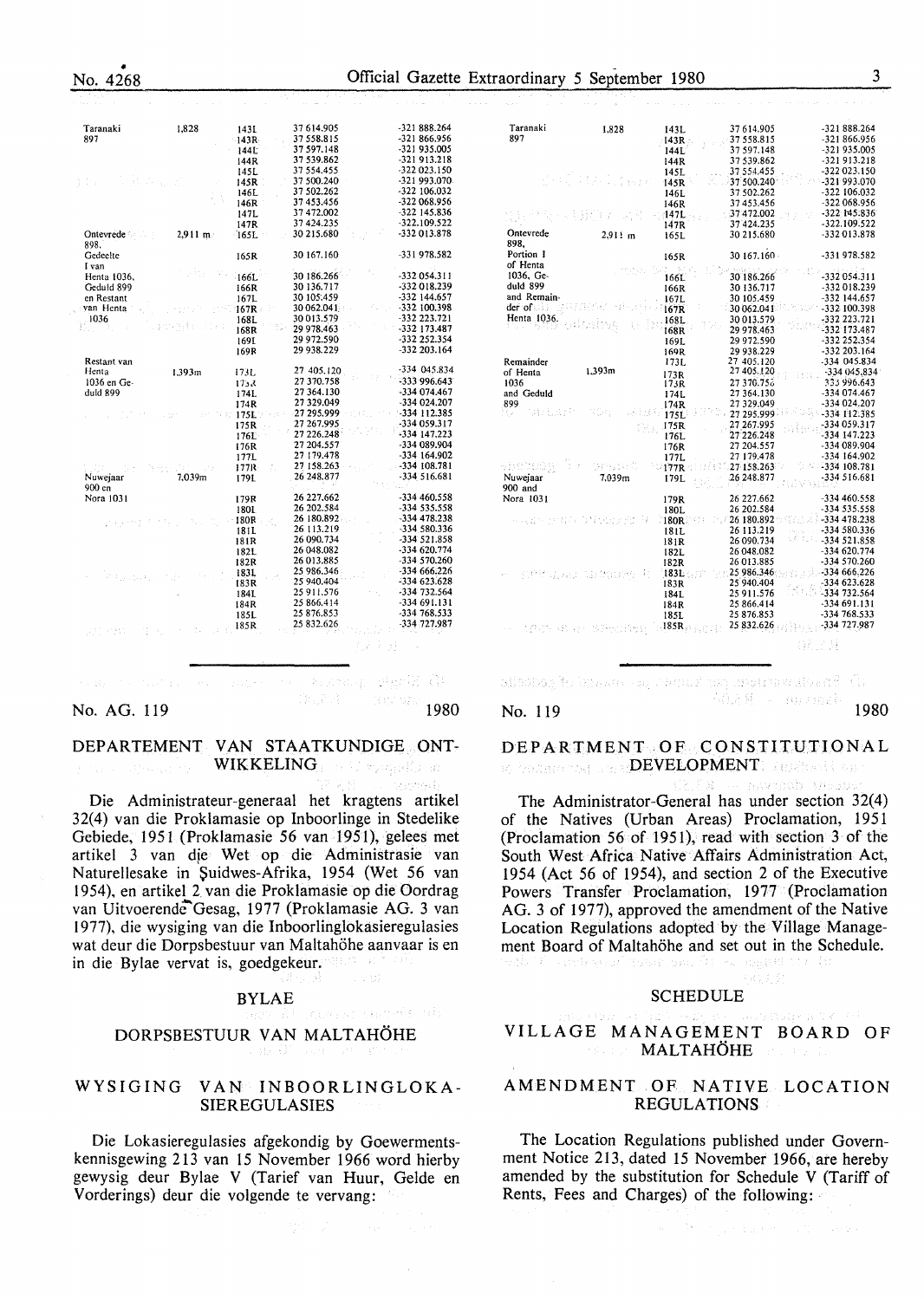#### BYLAE V

#### DORPSBESTUUR VAN MALTAHÖHE

#### TARIEF VAN HUUR, GELDE EN VORDERINGS

I. Huur van woonpersele per perseel:

Slegs persele sonder 'n munisipale woning daarop, insluitende dienste, per maand of gedeelte daarvan: R5,20.

- 2. Huur van Huise:
	- (a) Opgeknapte vierkamerhuis, per maand of gedeelte daarvan  $-$  R11,00
	- (b) Nuwe vierkamerhuis, per maand of gedeelte daarvan:  $-$  R12,50
	- (c) Vyfkamerhuis, per maand of gedeelte daarvan -Rl5,00
	- (d) Seskamerhuis, per maand of gedeelte daarvan-R 18,00
	- (e) Skakelhuis, per maand of gedeelte daarvan:  $-$ R5,50
	- (f) Enkelkwartiere, per kamer, per maand of gedeelte  $d$ aarvan - R5,00
- 3. Loseerderspermit uitgereik ingevolge regulasie 31(1) van Hoofstuk II van hierdie regulasies, per maand of gedeelte daarvan - R3,50.
- 4. Besoekerspermit uitgereik ingevolge regulasie 31(11) van Hoofstuk II van hierdie regulasies:
	- (a) Manspersoon, 18 jaar oud of werkend:
		- (i) vir die eerste 10 dae  $-$  R1,00
		- (ii) vir !anger as 10 dae maar hoogstens 30 dae:  $-$  R3.00
	- (b) Vrouspersoon, 16 jaar oud of werkend:
		- (i) vir die eerste 10 dae  $-$  R1,00
		- (ii) vir !anger as 10 dae maar hoogstens 30 dae:  $-$  R3,00
- 5. Begrafnisgelde:

Vir die grawe van 'n graf van 'n grootte in regulasie 13 I(a) en (b) van Hoofstuk VIII van hierdie regulasies voorgeskryf R 1,00.

#### SCHEDULE V

#### VILLAGE MANAGEMENT BOARD OF **MALTAHÖHE**

#### TARIFF OF RENTS, FEES AND CHARGES

1. Rental for residential sites, per site:

Sites only without a municipal house thereon, including services, per month or part thereof  $-$  R5.20

- 2. Rental for houses:-
	- (a) Renovated four-roomed house, per month or part thereof  $-$  R11,00
	- (b) New four-roomed house, per month or part thereof  $-$  R12,50
	- (c) Five-roomed house, per month or part thereof-**R** 15,00
	- (d) Six-roomed house, per month or part thereof  $-$ Rl8,00
- (e) Semi-detached house per month or part thereof  $-$  R5.50
- (f) Single quarters per room, per month or part thereof  $-$  R5,00
- 3. Lodger's permit issued in terms of regulation 31(1) of Chapter II of these regulations, per month or part thereof  $-$  R3,50.
- 4. Visitor's permit issued in terms of regulation 31(11) of Chapter II of these regulations:
	- (a) Male person, 18 years of age or working:
		- (i) for the first 10 days  $-$  R1,00
		- (ii) for longer than 10 days but not exceeding 30  $davs - R3.00$
	- (b) Female person, 16 years of age or working:
		- (i) for the first 10 days  $-$  R1,00
		- (ii) for longer than 10 days but not exceeding 30 days  $-$  R3,00
- 5. Burial Fees:

For the digging of a grave of a size prescribed in regulation 13 l(a) and (b) of Chapter VIII of these regulations  $-$  R1,00